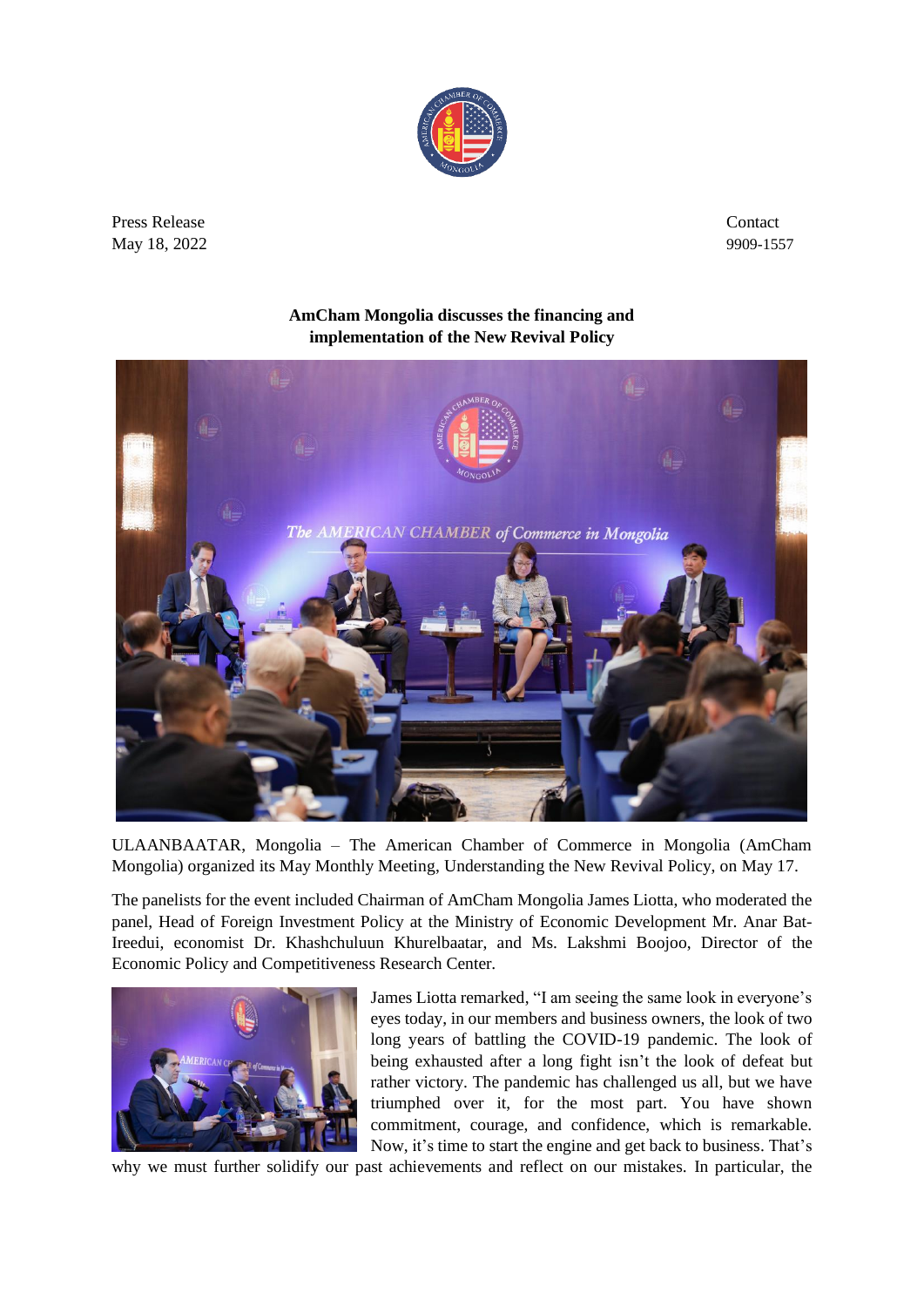government's efforts to revive foreign direct investment and restore investor confidence through the New Revival Policy will need to be carried out meticulously and realistically with the private sector's involvement and suggestions included. Fundamental issues like the rule of law, the judiciary system, enforcement of legislation, stability, and honoring agreements at all levels must be improved. Only then can we witness positive changes that will nurture a free market economy built on the strong foundation of a private sector-led economy. We cannot stress enough that investor confidence will not be restored by simply showing them a shopping list of projects that the government offers and expecting foreign and domestic investors to start investing again. We've been down this road once before, and we know where it leads. Therefore, it's pivotal that we do not repeat the same mistake."

Mr. Anar Bat-Ireedui, head of Foreign Investment Policy at the Ministry of Economic Development, noted, "The government's necessary actions and policy work are underway. We remain open to any partnership opportunities, and we also believe that the way forward is to hear the private sector and combine our actions to rejuvenate the economy."



*(Mr. Anar B. / May Monthly Meeting)*

Dr. Khaschuluun Chuluundorj highlighted, "The economic outlook can be viewed positively, given the nature of mid-term goals having an impact on mega-projects like Oyu Tolgoi and the oil refinery project being developed. However, it's important to prioritize these projects by filtering the financing sources. The timeline and yield of these projects must be taken into account very seriously to achieve the desired outcome."

Ms. Lakshmi Boojoo, director of the Economic Policy and Competitiveness Research Center, explained, "The outlined projects will require formidable monitoring of financing efforts. The sourcing of these projects must be disclosed and remain transparent, focusing on the longevity of the projects, free from the four-year cycle of parliamentary life."



*(From left to right: Dr. Khashchuluun Ch.; Ms. Lakshmi B.) / May Monthly Meeting*